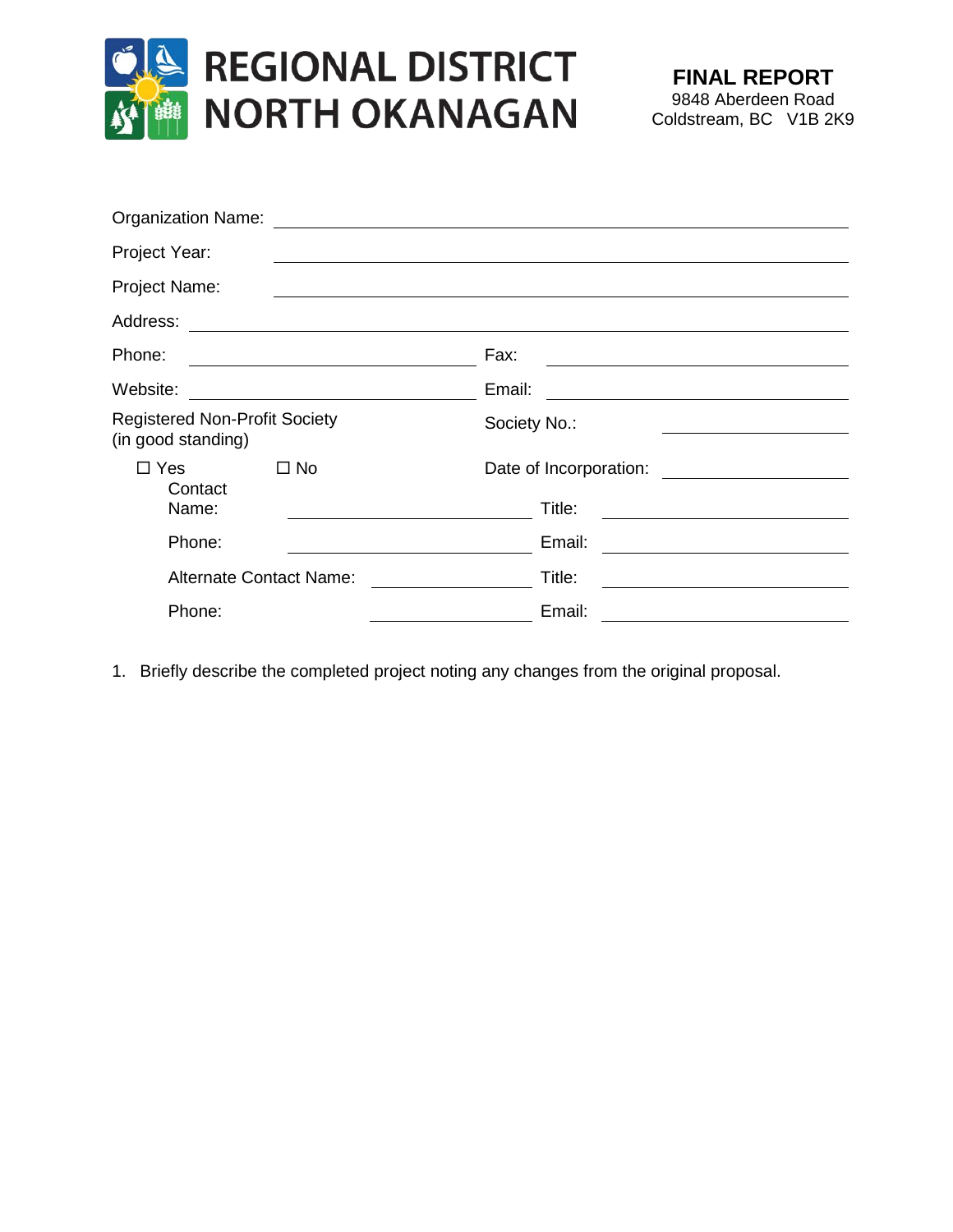

2. What was the most successful outcome and what was the biggest challenge in executing your project?

3. Please provide numbers (estimated) for the following (where applicable):

- $#$  paid staff  $#$  of paid artists/performers # of other volunteers # of events/ productions # volunteer staff # of volunteer artists/performers **Total audience/ participants**
- 4. Please provide suggestions or comments on how to make the program better (application process, reporting, etc):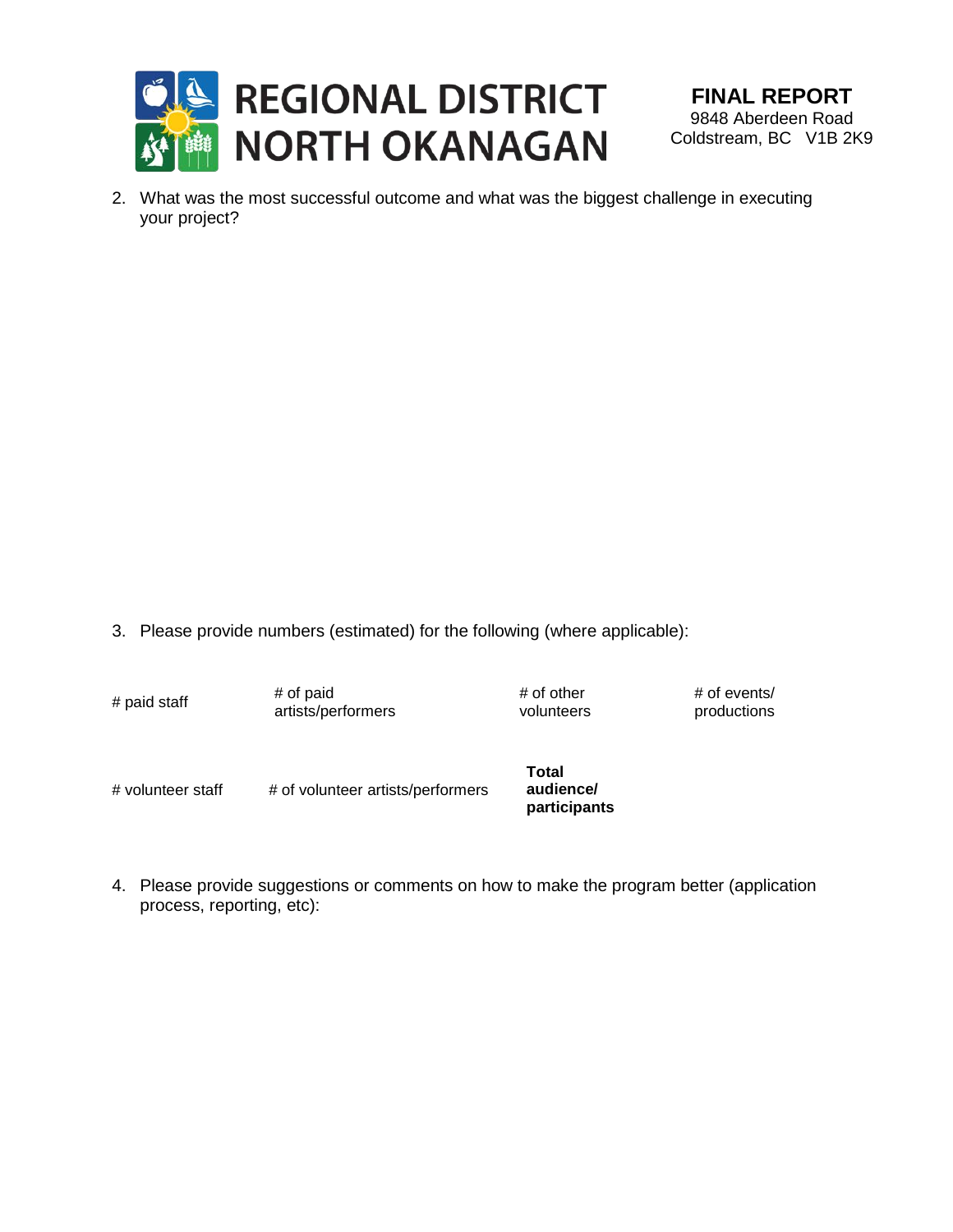

**FINAL REPORT** 9848 Aberdeen Road Coldstream, BC V1B 2K9

5. Please provide a minimum of two photos of your project in progress (if performance/activity based), or completed (if construction/equipment based). Please try to keep resolution around 1MB per photo.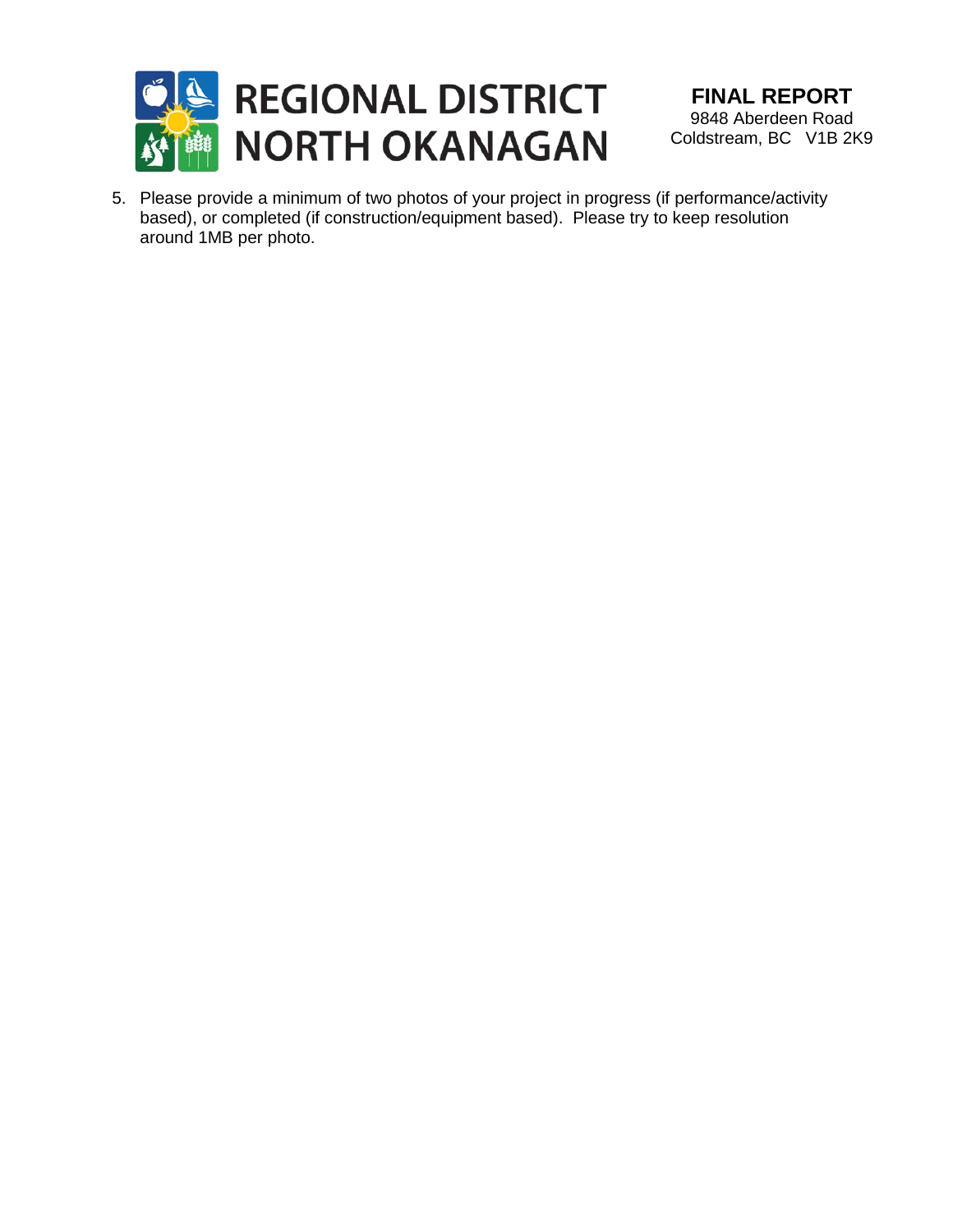

**FINAL REPORT** 9848 Aberdeen Road Coldstream, BC V1B 2K9

## **Project Grant Financial Report**

## **Project Name: Year:**

## **REVENUES**

|                           |                                            | <b>CASH</b><br><b>REVENUES</b> |        | <b>IN-KIND</b> |        |
|---------------------------|--------------------------------------------|--------------------------------|--------|----------------|--------|
| Revenues and              |                                            |                                |        |                |        |
| Contributions             | <b>Details</b>                             | Projected                      | Actual | Projected      | Actual |
| Grants                    |                                            |                                |        |                |        |
| <b>Ticket Sales</b>       |                                            |                                |        |                |        |
| <b>Cash Donations</b>     |                                            |                                |        |                |        |
| <b>Cash Sponsorships</b>  |                                            |                                |        |                |        |
| Volunteer Hours (\$10/hr) |                                            |                                |        |                |        |
|                           | Total cash revenue (A)                     |                                |        |                |        |
|                           | Total value of volunteer hours/In-Kind (B) |                                |        |                |        |

## **EXPENSES**

|                        |                | <b>CASH COSTS</b><br><b>IN-KIND</b><br>(est. value) |        |                  |  |
|------------------------|----------------|-----------------------------------------------------|--------|------------------|--|
| Ineligible Expenses    | <b>Details</b> | Projected                                           | Actual | Projected Actual |  |
| Decorations            |                |                                                     |        |                  |  |
| Food and               |                |                                                     |        |                  |  |
| Beverage/Catering      |                |                                                     |        |                  |  |
| Marketing              |                |                                                     |        |                  |  |
| Other (please specify) |                |                                                     |        |                  |  |

|                                  |                      | <b>CASH COSTS</b><br><b>IN-KIND</b><br>(est. value) |        |           |        |
|----------------------------------|----------------------|-----------------------------------------------------|--------|-----------|--------|
| <b>Eligible Expenses</b>         | <b>Details</b>       | Projected                                           | Actual | Projected | Actual |
| <b>Artist and Performer Fees</b> |                      |                                                     |        |           |        |
| Other external contracted        |                      |                                                     |        |           |        |
| fees                             |                      |                                                     |        |           |        |
| Design, Production,              |                      |                                                     |        |           |        |
| fabrication and Installation     |                      |                                                     |        |           |        |
| costs                            |                      |                                                     |        |           |        |
| Volunteer recruitment,           |                      |                                                     |        |           |        |
| training and support             |                      |                                                     |        |           |        |
| Permits, Insurance,              |                      |                                                     |        |           |        |
| security                         |                      |                                                     |        |           |        |
| Other (research/feasibility      |                      |                                                     |        |           |        |
| studies if applicable)           |                      |                                                     |        |           |        |
|                                  | Total Cash Costs (C) |                                                     |        |           |        |
|                                  | Total In-Kind (D)    |                                                     |        |           |        |